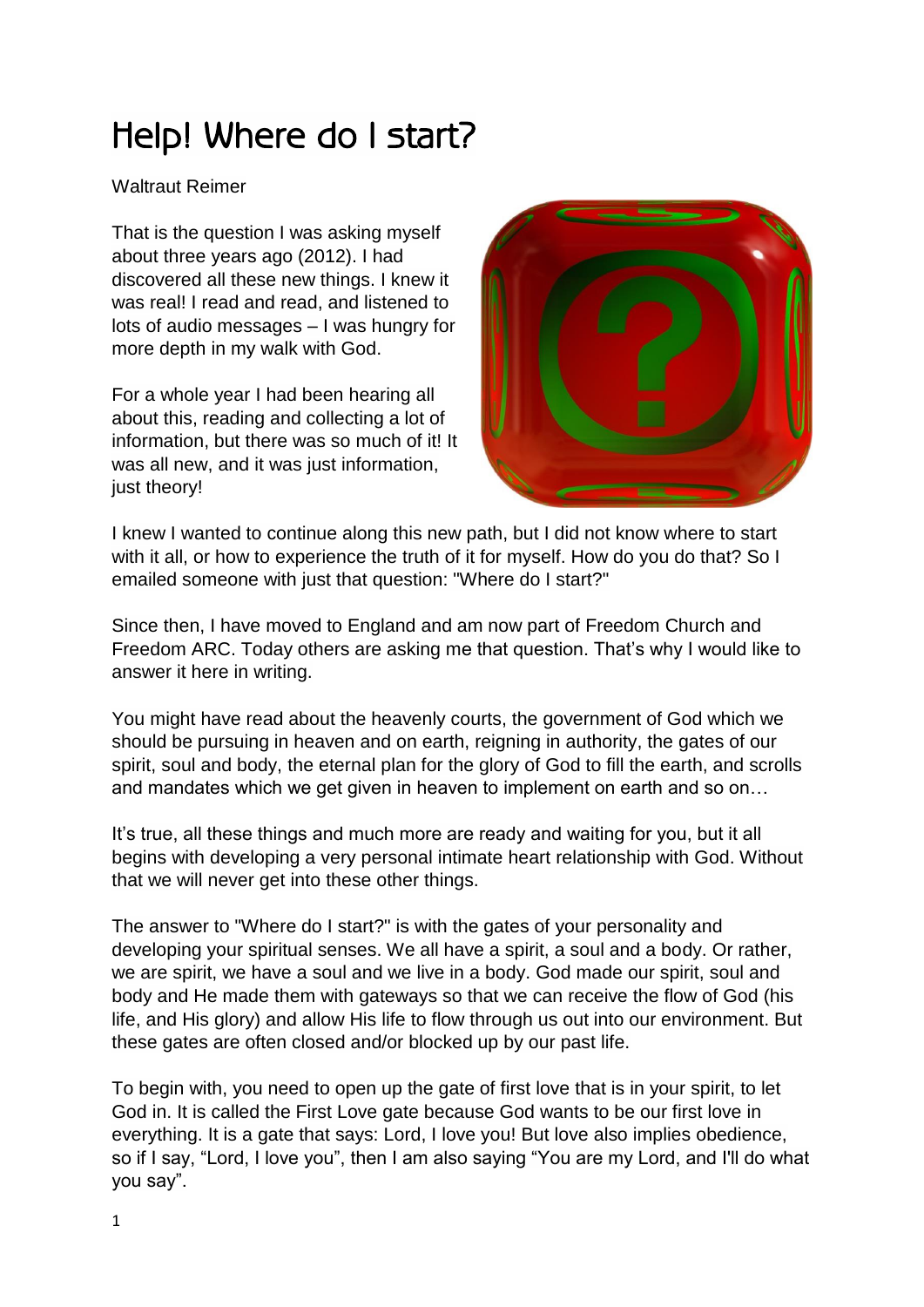In Revelation 3:20 Jesus says, "Behold I stand at the door and knock. If anyone hears my voice and opens the door I will come in and eat with him, and he with me". Many of us have been taught that this means "say a prayer and open the door to me so that you become a Christian". But that is not actually what He is talking about. He says He wants to be let in to 'eat' with us – and eating together was a very intimate thing in that culture, an expression of a very deep personal relationship and community. 'Eating with Jesus' is a time for honest questions and answers in the context of a living relationship in which we see, hear, and get to know each other.

God longs for this very intimate personal relationship with us, and in order to build that relationship we have to learn to hear (perceive and understand) His voice. This takes some practice in training our spiritual senses, but it is the basis for everything else.

To open your gate of first love you use your imagination. Imagination is one of the gates of the soul, and it is a screen God has given us so that images can be projected onto it. We can choose to project those images ourselves, but God can also do it when he gives us 'pictures' and visions.

It's easy. We can begin right now. Read this next paragraph through and then close your eyes and try it.



Imagine your own front door. See an image of the front door of your house, projected onto the screen of your imagination. What colour is it? Is it open or closed? Does it have a door handle or knob? What is it made of? Does it have a window? All this you can now see internally by the power of your imagination.

Now you can open your eyes again. Through this short exercise you have just seen how you can put your imagination to work.

Now we will do the same and look at the gate of first love in our spirit. Just close your eyes and imagine a door, any door. See that door on the inside of you. Below it and around its edges you can see light shining. This door has a door handle, but only on your side. Behind this door is Jesus. Jesus is asking you to open the door... can you hear on the inside what He is saying to you...?

Now look at the door, stretch out your hand for the door handle, open it and let Jesus in. Immediately you see a very deep love in His eyes. Jesus embraces you and speaks softly to you. Listen closely... Now we can open our eyes again.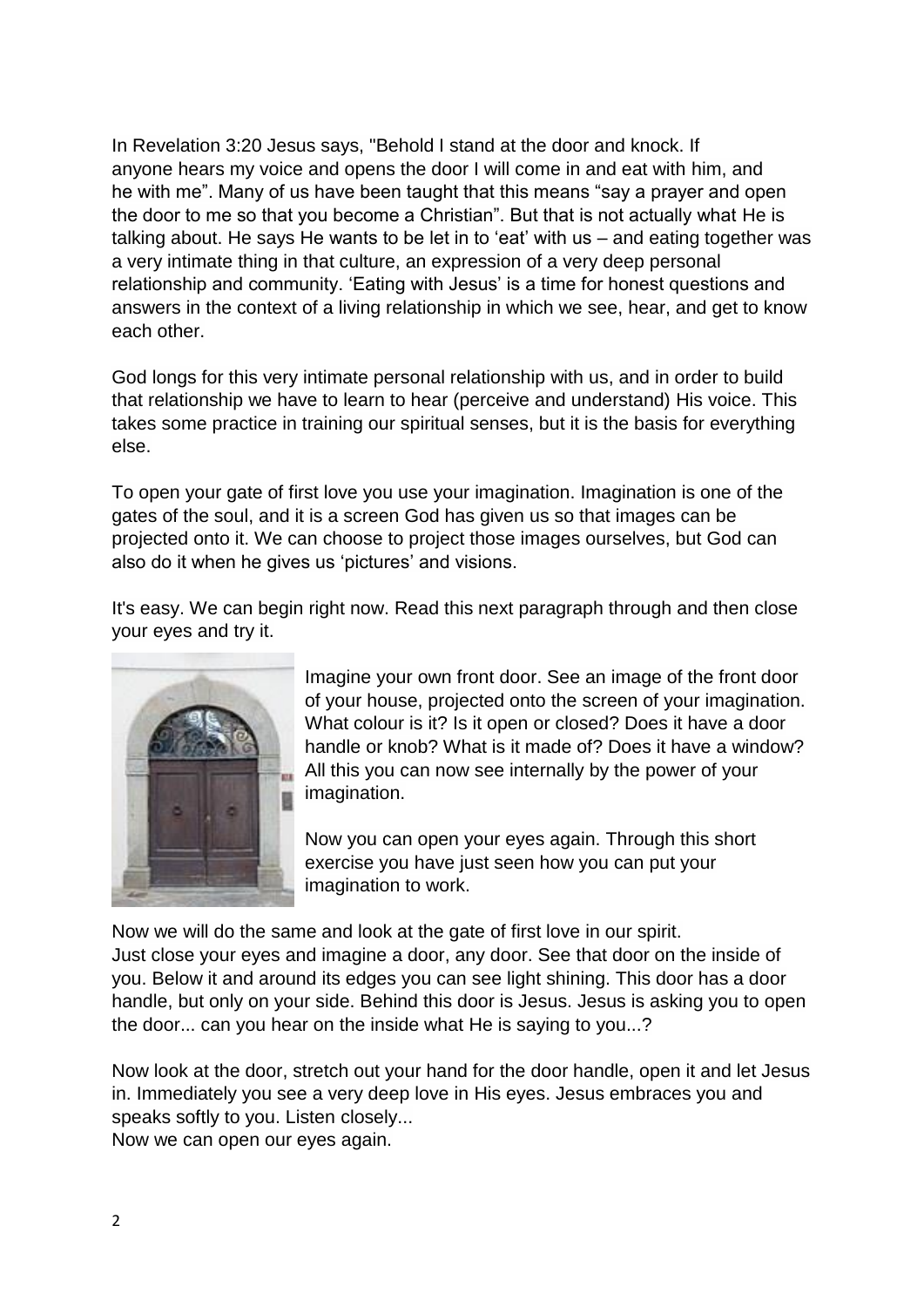What was your door of first love like? Did it open freely, or was it a struggle and hard to open? At first, some people see thorns or other things that block this door from opening. For me at the beginning the hinges were completely rusty and seized up. This kind of thing can happen if we have had bad experiences relating to love and have not worked through them. Perhaps we have been hurt or rejected by our own parents, who did not give us the love, acceptance and affirmation they should have. Maybe it was a childhood friend, or our first girlfriend/boyfriend, or teachers, or work colleagues etc. who hurt us.

To get this door of first love back in good condition, we need to forgive and release those who have hurt us (when we release them from this debt, they no longer owe us anything). After I did this myself, I could see that the hinges on my door were totally new, and now it is really easy to open!

None of this works theoretically, just by having the information; it is all about learning by our own personal experience.

For those who are not used to this approach, it is good to do some 'activations' to get us started. We close our eyes and someone else with a little more experience guides us, just as we did with this 'opening the door of first love' exercise.

We will need to do these and similar exercises every day to get to the point where we build a vibrant relationship with Jesus by seeing him, hearing his voice and having conversations with him. This is going to be important later on, so that we can govern together.

Another exercise that helps us to hear God's voice, to hear what He is saying to us, to see in the spirit and to build this living relationship, is meditation. (Please see also Mike Parsons' article or YouTube video 'My Journey to See in the Spirit')

To meditate is to take a Bible verse (it might be a whole verse or just one word) and consider it, see what thoughts come to you about it, ponder on it, reflect on it, imagine it, and speak it out loud or on the inside. Other words for meditate are: contemplate, consider, reflect, mutter, and ruminate (chew over), muse.

While we do all this we ask and expect God to fill our minds with His words and thoughts.

Opening our gate of first love and experiencing a time of very personal encounter with him is something that will never stop. It is the first thing you'll want to do each morning, no matter how far you've matured as a Christian or how involved you are in bringing heavenly government. This relationship will be deep and genuine: Jesus will not only meet you in your spirit, but walk with you in the garden of your heart, or in Eden, the garden of God, or in the stream of life, where you'll find precious things. You will eat the fruit from the tree of life and obtain scrolls (the leaves of the tree are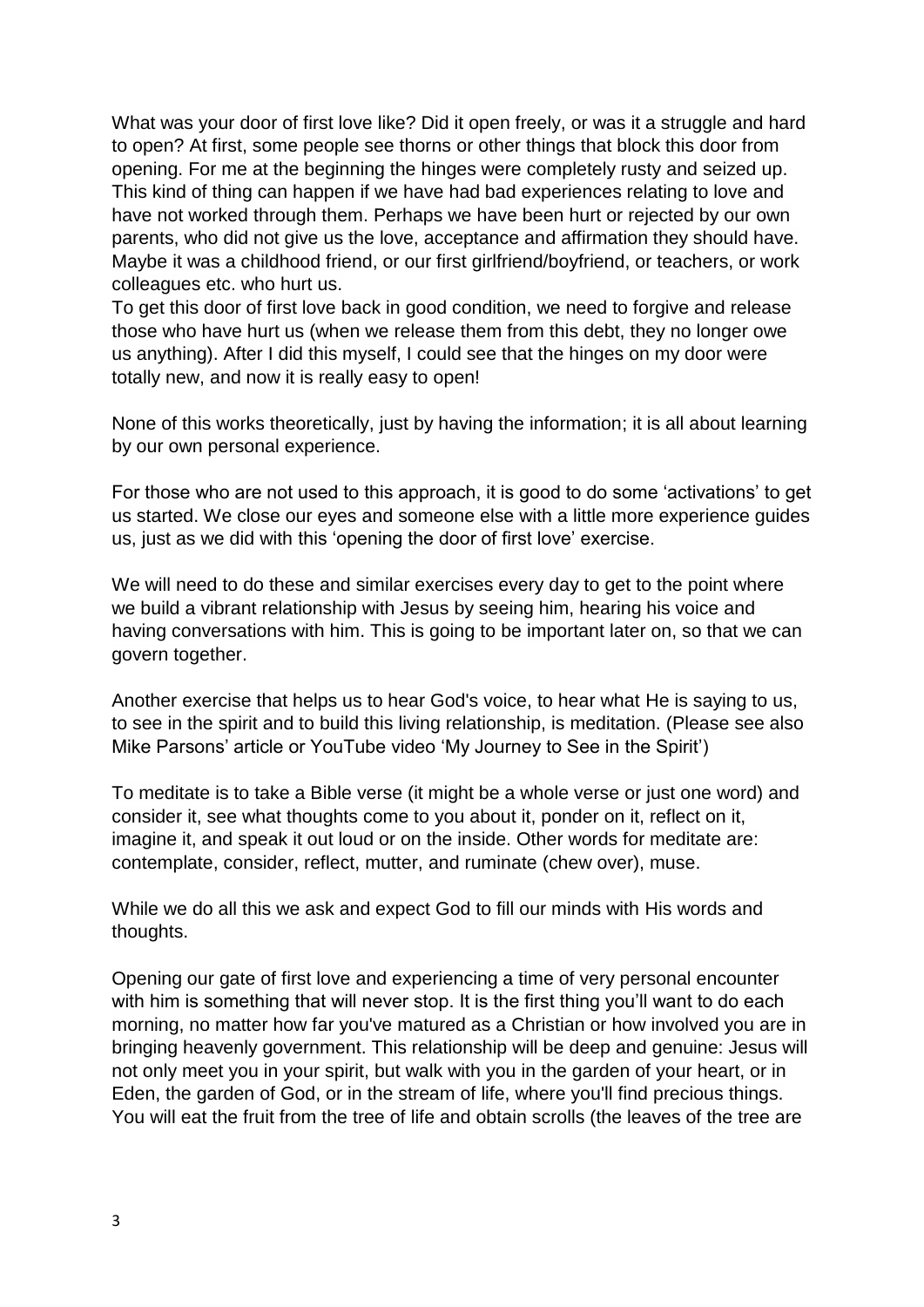scrolls) that speak very personally into your life. You will come to value these deep, real and intimate times with our Heavenly Father and Jesus in the garden of your heart, in heaven, in Eden, or in the stream of life.

This is all very exciting, but the whole thing is not just an end in itself, just having a little fun. Step by step we will be growing spiritually, so that later on God will be able to trust us with his government. Zechariah 3:7 talks about this spiritual growth, and it is a verse you will come across quite often:

*Thus says the Lord of hosts, 'If you will walk in My ways and if you will perform My service, then you will also govern My house and also have charge of My courts, and I will grant you free access among these who are standing here.*

We start off as a servant of God, then a bondservant, then a steward and then a friend. That's when it starts to get really exciting. He trusts you as a friend, and you trust Him on personal matters. As God's friends, He entrusts us with His secrets, and tells us some of the deep things of His heart. Then we continue to grow, becoming a lord who rules his house, a king with responsibility for courts in heaven, and finally a mature, manifest son. Now we are already sons and daughters of God, but we are not yet mature. We will only receive our full inheritance when we have matured to being manifest sons (Gal 4) and are ready for the responsibility that goes with it.

## A son has a father - God is our Father.

A son is heir to the Father - we are heirs of all that the Father has. We will reign over the kingdom, the whole earth, the whole universe. That's why we must learn to rule and govern. Jesus is only coming back when all things (the whole creation) are restored to the condition God always intended, from the very beginning of creation (Acts. 3:21). And we are those who will bring about that restoration of the whole universe by bringing godly rule and governance.

But any rule, any governance, any restoration we can bring will only happen on the basis of an intimate love relationship with God. We have no authority without intimacy with God (which begins with the opening of the gate of first love), nor without a life of holiness and purity.

Another answer to the question "where do I start?" is with clearing the other gateways of your spirit and soul and opening them fully, one by one. Because while they are not cleared out but still blocked up, the overflowing life of God may be pouring into us but is not able to actually flow out through us, so we become a stagnant pond.

So these are the answers to the question "where do I start?"

- You start this whole journey with the opening of the gate of first love,
- with the opening and cleaning of the other gates of your personality,
- with activations and meditation to learn to have a personal, intimate, practical and experiential relationship with God.